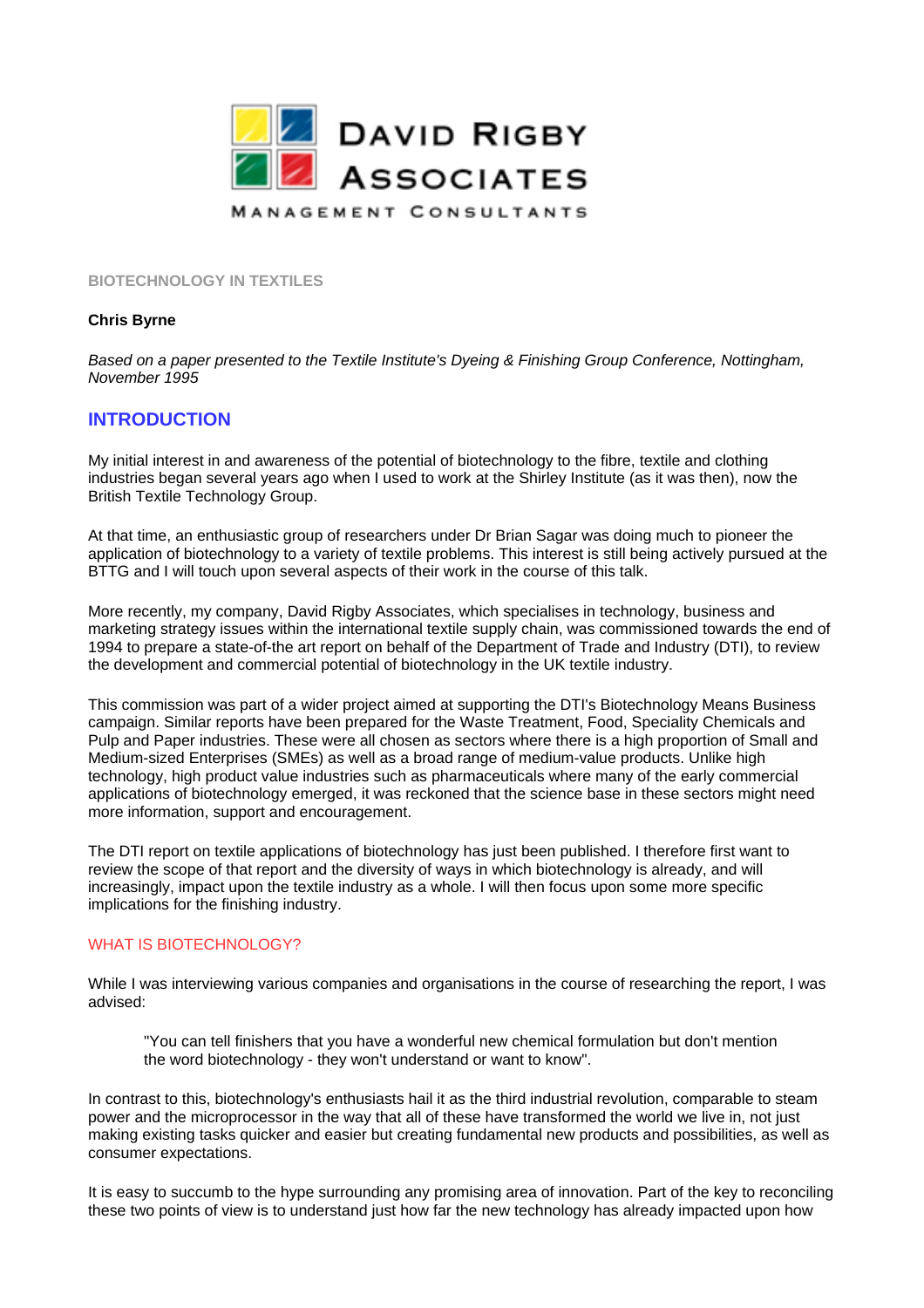we live and work (even in ways that we may already take for granted) and what are the realistic time scales for its further development and application.

## 'FARMING WITH BUGS'

Simple cellular organisms such as yeast have been used for millennia, knowingly or otherwise, to make bread, beer and wine. Other microbes and natural extracts have been used for just as long in cheese making, food preparation and as the basis of much early medicine. Most of this has been accomplished with little or no understanding of the basic science involved. However, the susceptibility of all of these processes to something going wrong is also widely recognised. Bread does not always rise perfectly; beer and wine can go sour.

Most industrial applications of biotechnology are still based upon fermentation processes using bacteria and enzymes to digest, transform and synthesise natural materials from one form into another. It is not surprising perhaps that biotechnology is often described as "farming with bugs". It is also easy to conclude that the whole field of biotechnology is still something of a 'black art'.

For example, the active agent in many bio-transformation processes is an enzyme rather than the cellular living organism itself. Enzymes are not alive themselves but are complex chemical catalysts which can, in principle, be produced by a number of different methods, including non-biological synthetic routes. (That said, biological systems still offer the most flexible and economic means of production in most cases even though they can suffer from the inherent variability of all natural processes).

Each of the well known types of enzymes encountered in textile applications (cellulases, amylases, proteases, lipases etc.) are really extended families of related compounds. Any commercial preparation of, say, cellulase (an enzyme which breaks down cellulosic materials such as cotton and viscose) will be a complex mixture of endocellulases, exocellulases, cellobiohydrases, cellobiases and several others. Each of these will have a specific action on different parts of, say, a cotton fibre. Their susceptibility to heat, pH, chemical degradation etc. will all vary, as will their relative proportions in any mixture made from different micro-organisms or from a single micro-organism under slightly varying conditions.

# THE SYSTEMATIC APPLICATION OF BIOLOGICAL SCIENCE

The contribution of science has been to understand to a much greater extent what exactly are the active components and mechanisms of the "bugs" and their derivatives and therefore to begin to control, manipulate and reproduce their capabilities in a more systematic and intelligent fashion.

Modern biotechnology has also brought forward a number of techniques which do not rely on microbes and enzymes at all but which directly modify and harness the power of the DNA molecule, the engine house of any biological system.

In particular, a number of key technologies have begun to come together to provide the engineering tools needed for consistent and economic industrial-scale production. First and foremost among these is genetic engineering.

#### GENETIC ENGINEERING

With an improved understanding of how different genes are responsible for the various characteristics and properties of a living organism, techniques have been developed for isolating these active components (in particular, the DNA which carries the genetic code) and manipulating them outside of the cell.

The next step has been to introduce fragments of DNA obtained from one organism into another, thereby transferring some of the properties and capabilities of the first to the second. For example, scientists working for the leading enzyme producer, Novo Nordisk of Denmark, discovered that an enzyme produced in minute quantities by one particular fungus had very desirable properties for dissolving fats. The relevant genes were 'spliced' into another micro-organism which was capable of producing the desired enzyme at much higher yield. The process is now being applied on an industrial scale by Novo to produce Lipolase, an enzyme used in washing powders and liquids. The commercial process to make what is widely regarded as the first industrial enzyme to be produced by genetic engineering was perfected in as little as two years, driven by the urgent need to help a leading Japanese detergent manufacturer, Lion, fight off competition from a rival.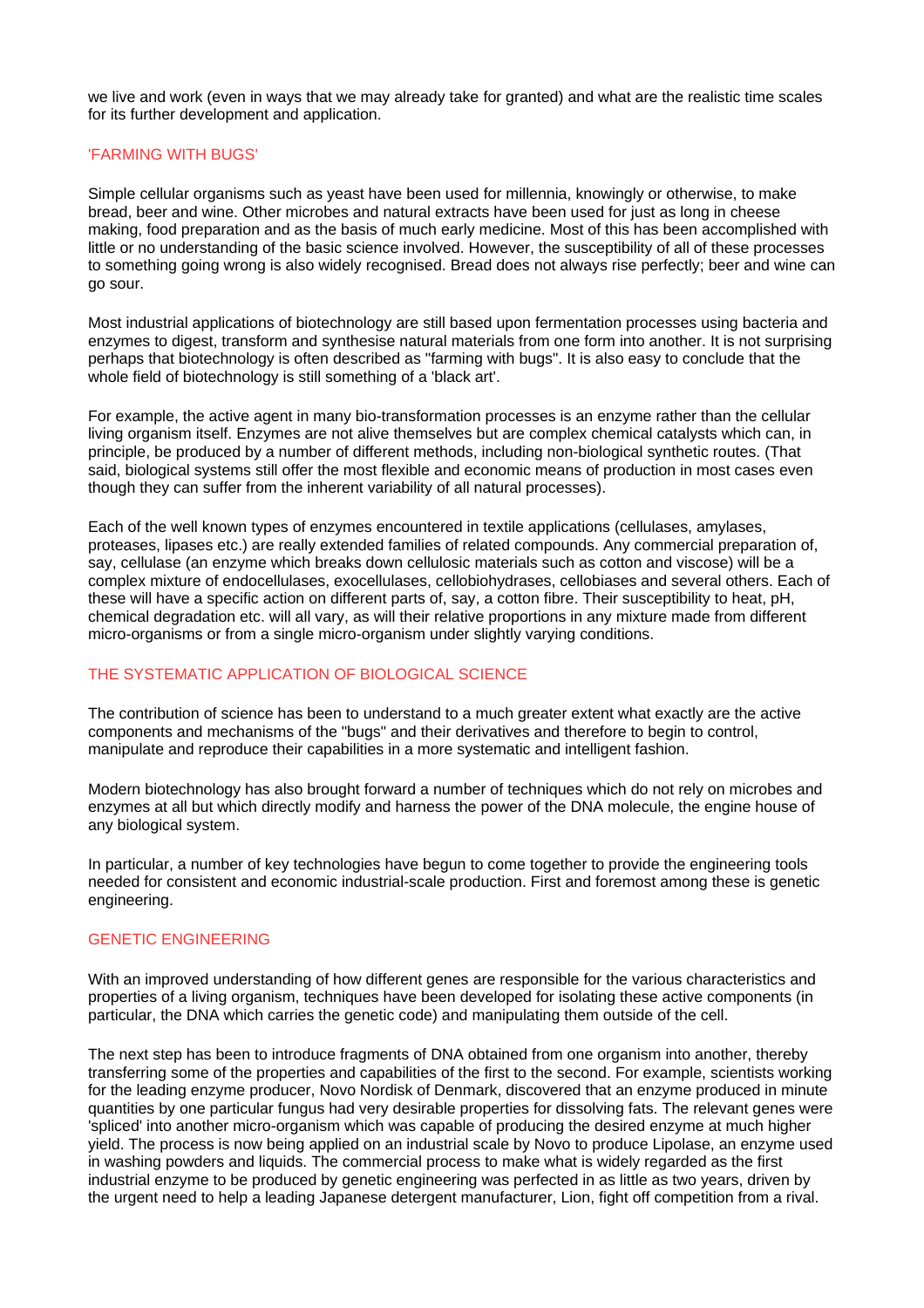#### MONOCLONAL ANTIBODIES

Monoclonal antibodies are protein molecules with an amazing ability to 'recognise' specific substances, even at extremely low concentrations. They were first developed for use in medicine to detect and to target cancer cells - the so-called magic bullet approach; they have also been used for pregnancy testing.

More recently, a York-based company, Biocode, has developed monoclonal antibodies as a very sensitive marking tool for the prevention of counterfeiting. The markers themselves are cheap and safe substances which can be applied to foodstuffs, drinks and textiles in concentrations of a few parts per million or less.

The 'codes' embodied in these markers are completely secure but can readily be detected by customs or trading standards inspectors using simple equipment in the field. Carefully selected monoclonal antibodies will bind themselves to the marker molecules and produce a readily visible colour change. The technology has already been evaluated for the marking of branded denims. Methods have been perfected for use in nylon and acrylic resins and markers can also be incorporated into dyestuffs or applied to surfaces using inkjet printers.

#### DNA PROBES

DNA probes are another technology which has grown out of genetic engineering research. Short pieces of DNA can be designed to stick very specifically to other pieces of DNA and thereby, to help identify target species. The technique can be applied, for example, to distinguish cashmere from wool and other goat hairs.

The initial impetus for application of DNA probes in the textile industry has come from importers and processors of speciality animal hairs who have seen a surge in trading and labelling fraud, especially in the wake of recent high fibre prices. Now, similar probes are being identified to distinguish between cotton, ramie, kapok, coir, flax, jute and hemp.

Originally, there were very great problems in extracting DNA from fibres without excessive degradation. BTTG achieved a breakthrough in 1988 when they demonstrated how to do this and have since developed a series of DNA probes which form the basis of a recently launched commercial service. Eventually, it should be possible for the technique to be developed for field use instead of just in the analytical laboratory.

#### **BIOSENSORS**

A third way in which biological systems can be used as extremely sensitive analytical and control tools is in biosensors. These employ some change produced by very small quantities of biologically active agents to measure and therefore, in principle, to control chemical and physical reactions.

For example, BTTG has been working on the use of certain fungi which are capable of absorbing and concentrating heavy metal ions such as lead, copper and cadmium. Resultant changes in the conductivity and dielectric properties of the fungi can be used to measure these species in a process or effluent stream relatively cheaply and easily. (This property of fungi also has scope on a larger scale for the purification of effluents containing such substances).

Biosensors are also likely to make an early impact in areas such as BOD measurement and process control, including perhaps monitoring of some of the new generation of enzyme processing technologies which will be discussed below.

In the longer term, applications can be envisaged which incorporate biosensitive materials into textiles, for example to produce 'intelligent' filter media or protective clothing which detects as well as protects against chemicals, gases and biological agents.

# APPLICATIONS TO FINISHING

These analytical and control applications are an interesting illustration of how 'non-traditional' aspects of biotechnology are fast contributing towards its wider commercial application and development. However, the main economic impact on the textile industry in general and upon finishers in particular is likely to emerge in three distinct areas: new processes, improved environmental protection and new or modified raw materials. These are discussed below.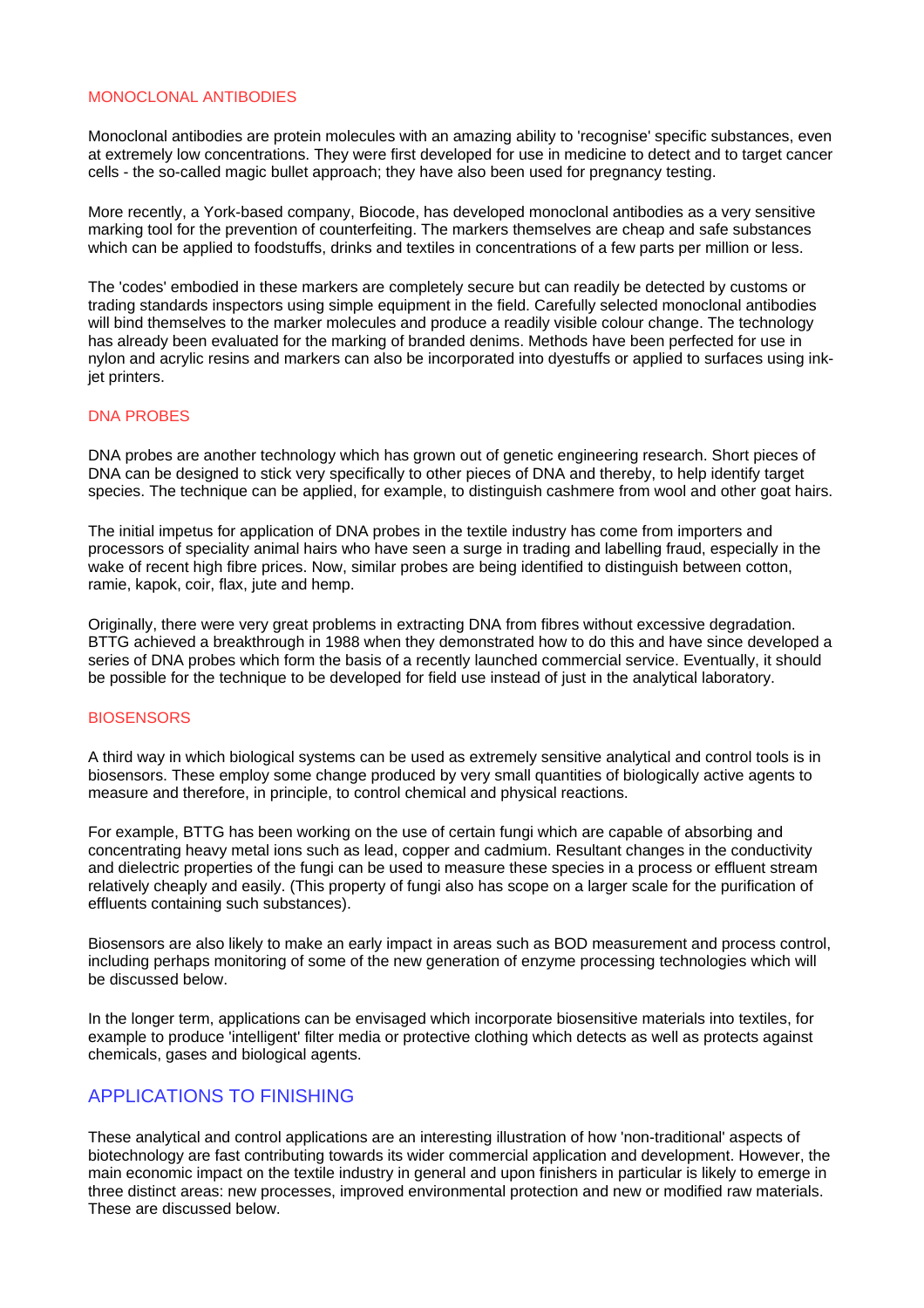#### PROCESSING WITH ENZYMES

The use of enzymes in textile processing and after-care is already the best established example of the application of biotechnology to textiles and is likely to continue to provide some of the most immediate and possibly dramatic illustrations of its potential in the near- to medium-term future.

For example, the use of amylase enzymes for the desizing of woven cotton and man-made fabrics has been known for most of this century and is widely practised today. The use of proteases, cellulases and lipases as additives to textile after-care detergents has also developed considerably since the 1960s.

Now there is virtually no area of fibre and textile wet processing for which enzyme technology does not hold out some promise of radical improvement and change to present day practices. This is not to say that such advances are always imminent. Many important technical and cost issues still need to be resolved. There are also some less obvious organisational and competitive barriers to diffusion and take-up of the new technology to be overcome. The following observations highlight current technical progress in each major area of wet processing but also point out some of these other considerations.

## FIBRE PREPARATION

The retting of flax has always been one of the major costs and practical limitations to the more widespread use of what is, potentially, a major indigenous source of cellulosic fibre in Northern Europe. The traditional routes are 'dew' and 'water' retting which respectively involve high handling costs (turning the fibre in the fields) or environmental costs (biological loading of water courses). They are also too susceptible to the vagaries of the Northern climate.

Various attempts have been made since the late 1970s to introduce more rapid and controllable enzyme retting processes but these have proved difficult to scale up to a commercial level. Now the Agricultural Research Institute of Northern Ireland (ARINI) has shown that pre-treatment of the flax with sulphur dioxide gas brings about sufficient breakdown of the woody straw material to speed up enzyme retting whilst preventing excessive bacterial or fungal deterioration of the fibre.

The UK "Fibrelin" project, involving several industrial and academic partners and of which this work is only a part, has also been looking at improved mechanical processing methods and new products for use of UK grown flax. This work could lead to a major revival of flax and linen production, with obvious implications for the finishing sector.

The carbonisation process in which vegetable matter in wool is degraded by treatment with strong acid and then subjected to mechanical crushing can, in principle, be replaced by selective enzyme degradation of the impurities. Claims have been made by Polish researchers for such a "Biocarbo" process but work still needs to be done to achieve acceptable throughput rates.

# FABRIC PREPARATION

Desizing using amylase enzymes has been well established for many years. However, there is still considerable scope for improving the speed, economics and consistency of the process, including the development of more temperature stable enzymes as well as a better understanding of how to characterise their activity and performance with respect to different fabrics, sizes and processing conditions e.g. for padbatch as opposed to jigger desizing.

There is also work to be done on optimisation of BOD levels ensuing from enzyme desizing. The very success of these methods in breaking starch-based sizes down into more easily biodegradable short chain carbohydrates can actually appear to increase contamination measures based upon short term indices such as residual consumption of oxygen after 5 days - BOD(5).

Scouring and bleaching would be attractive targets for enzyme-based processes but are not yet commercial prospects. Researchers at several centres, including BTTG, have shown that pectins, waxes and colour can all be removed but that residual seed coatings remain a problem. A new generation of enzymes, the xylanases which are currently used in the wood industry, may offer an eventual solution.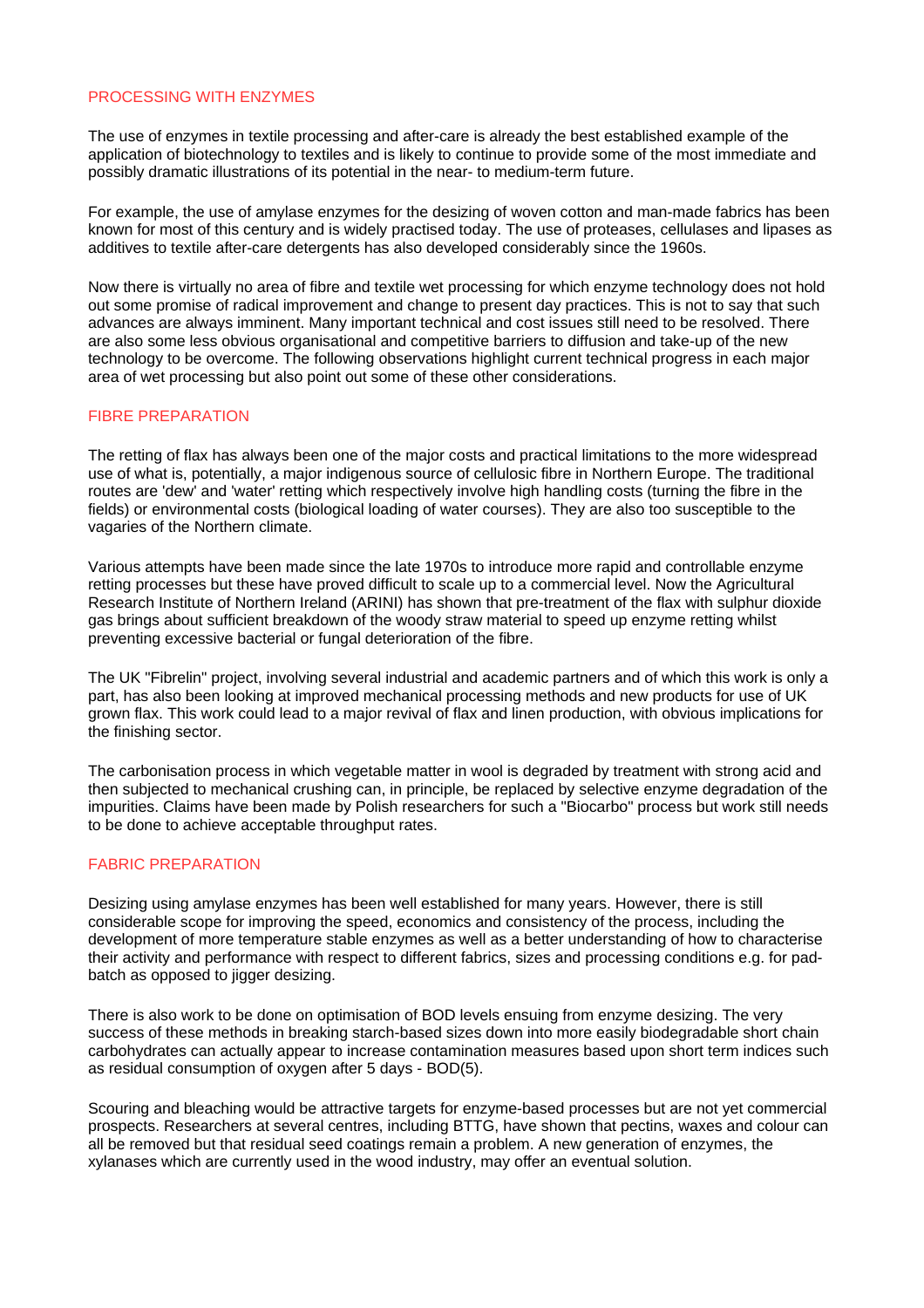Another desirable development would be enzymes capable of destroying honeydew sugars, insect secretions which cause stickiness and severe processing problems for cotton spinners.

An already established application, however, is the use of catalase enzymes to break down residual hydrogen peroxide after, for example, a pre-bleach of cotton that is to be dyed a pale or medium shade. Reactive dyes are especially sensitive to peroxides and currently require extended rinsing and/or use of chemical scavengers. Several commercial enzyme products are already on the market for this purpose.

## FINISHING

Biostoning and the closely related process of biopolishing are perhaps attracting most current attention in the area of enzyme processing. They are also an excellent illustration of how different industry structure and market considerations can affect the uptake of enzyme technology.

Conventional stone washing uses abrasive pumice stones in a tumbling machine to abrade and remove particles of indigo dyestuff from the surfaces of denim yarns and fabric. Cellulase enzymes can also cut through cotton fibres and achieve much the same effect without the damaging abrasion of the stones on both garment and machine; moreover, there is no need for the time-consuming and expensive removal of stone particles from the garments after processing. Machine capacity can be improved by 30-50% due to reduced processing times, product variability is reduced and there is also less sludge deposited in the effluent.

Disadvantages can include degradation of the fabric and loss of strength as well as 'backstaining' (discoloration of the white weft yarn, resulting in loss of contrast). A slight reddening of the original indigo shade can also occur. However, careful selection of neutral or alkaline cellulases able to function in the pH range 6-8, albeit at higher cost and reduced activity compared with acid cellulases (pH 4.5-5.5) can control these problems. Now, processors are learning to play more sophisticated tunes such as achieving a peach skin finish by use of a combination of stones and neutral cellulase.

Biostoning was first introduced to the European industry in 1989 and spread to the USA in 1990; its application is now global. Uptake by specialist denim garment processors is almost 100% and provides an excellent example of how rapidly and completely a biotechnology-based process can transform an industry. However, the economic advantages of the process are unusually clear cut and directly benefit the immediate user, the stonewasher. Initially, consumers noticed little or no difference to the products they bought; there was therefore no need to promote and sell the new idea to a wider market. This is only just beginning now as the scope of the technology for producing more sophisticated finishes emerges.

Biopolishing employs basically the same cellulase action to remove fine surface fuzz and fibrils from cotton and viscose fabrics. The polishing action thus achieved helps to eliminate pilling and provides better print definition, colour brightness, surface texture, drapeability and softness without any loss of absorbency.

The technique is particularly promising for us with the new generation of solvent spun cellulosic fibres such as Courtauld's Tencel and Lenzing's Lyocell. Biopolishing can be used to clean up the fabric surface after the primary fibrillation of a peach skin treatment and prior to a secondary fibrillation process which imparts interesting fabric aesthetics.

A weight loss in the base fabric of some 3-5% is typical but reduction in fabric strength can be controlled to within 2-7% by terminating the treatment after about 30-40 minutes using a high temperature or low pH 'enzyme stop'. Both batch and continuous processes can be employed as long as there is some degree of mechanical action to detach the weakened fibres. One area that still poses problems is that of tubular cotton finishing. Here the fibre residues tend to be trapped inside the fabric rather than washed away.

The technology was first developed in Japan as far back as 1988 and used for softening and smoothing of cotton fabrics without the application of other chemicals; it was also used to upgrade ramie as a cotton and linen substitute, and to upgrade lower qualities of cotton. However, its introduction into Europe did not take place until 1993 and its adoption since then much has been slower than biostoning. A few German and Italian finishers still lead the way here while take up in the UK has so far been confined to a very few trial applications.

The reasons for this are not entirely technical or economic. They are also connected with the fact that there are fewer intrinsic benefits to the finisher who adopts the technology until the end-user market is educated to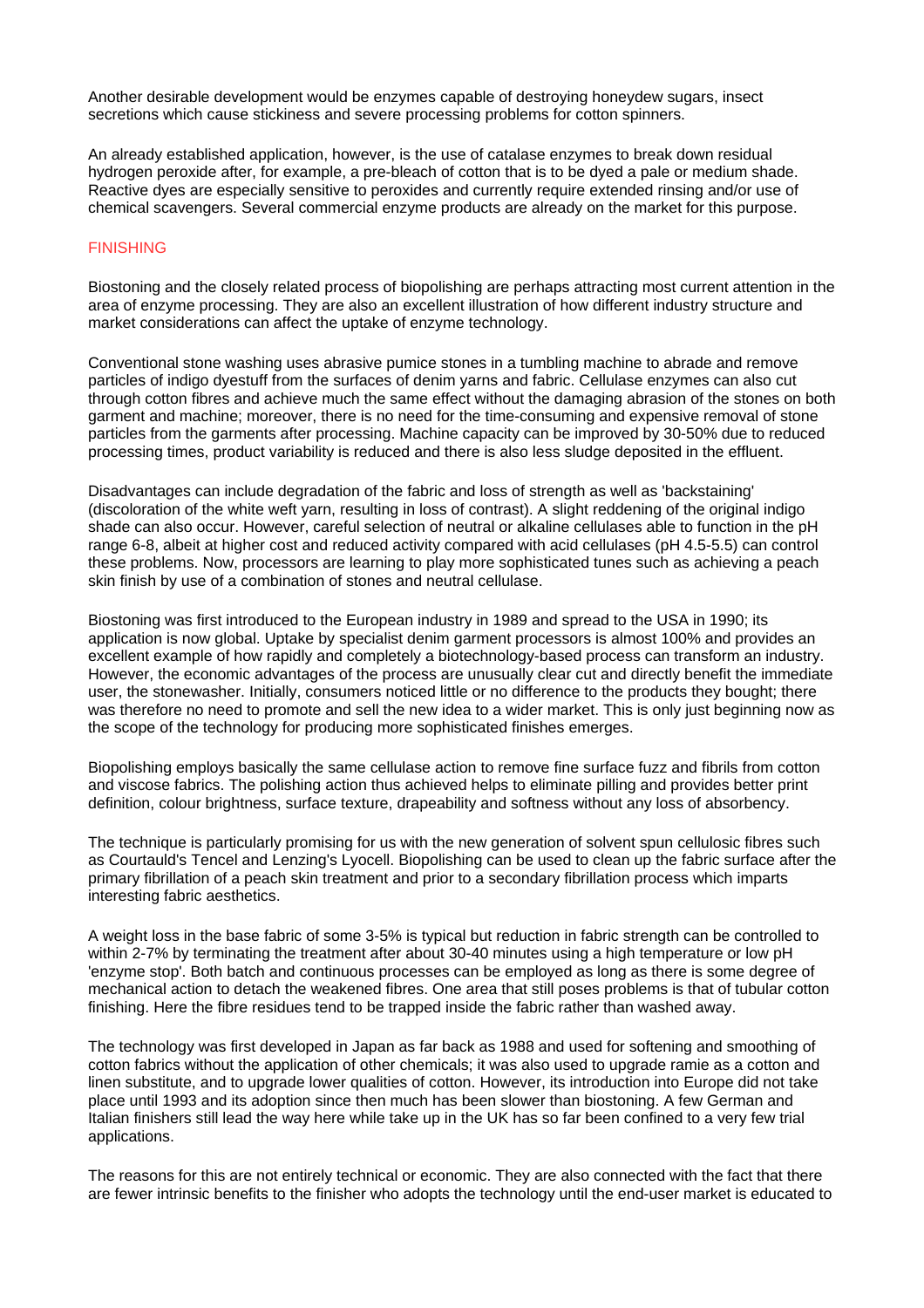value and to pay for the improved performance and aesthetics. As with other innovations in the past, it is not clear even then that the finisher would retain all of the value created; converters, garment manufacturers and retailers would want their share of the cake.

In recognition of the need to develop end-user demand, major enzyme suppliers have resorted to consumer marketing to a far greater extent than they ever needed for the introduction of biostoning. For example, Novo Nordisk is promoting a registered BioPolishing label logo but this is likely to be a long term process.

# WOOL PROCESSING APPLICATIONS

The International Wool Secretariat (IWS) has, together with Novo, been developing the use of protease enzymes for a range of wool finishing treatments aimed at increased comfort (reduced prickle, greater softness) as well as improved surface appearance and pilling performance. A new range of products, Biosoft PW, has just been launched onto the market.

The basic mechanisms closely parallel those of biopolishing. However, the treatment is so far only effective on wool which has been previously chlorinated in loose, top or garment form in order to remove or weaken the surface scales of the fibre. It has also initially been aimed at knitwear rather than woven fabrics.

Longer term hopes are that improved enzyme treatments will allow more selective removal of parts of the wool cuticle, thereby modifying the lustre, handle and felting characteristics without degradation or weakening of the wool fibre as a whole and without the need for environmentally damaging pre-chlorination treatment.

# OTHER PROTEASE APPLICATIONS

Protease enzymes similar to those being developed for wool processing are already being used for the degumming of silk and for producing sandwashed effects on silk garments. Treatment of silk-cellulosic blends is claimed to produce some unique effects.

Proteases are also being used to wash down printing screens after use in order to remove the proteinaceous gums which are used for thickening of printing pastes.

# TEXTILE AFTER-CARE

Enzymes have been widely used in domestic laundering detergents since the 1960s. Some of the major classes of enzyme and their effectiveness against common stains are summarised below.

| <b>Enzyme</b> | <b>Effective for</b>                        |
|---------------|---------------------------------------------|
| Proteases     | Grass, blood, egg, sweat stains             |
| Lipases       | Lipstick, butter, salad oil, sauces         |
| Amylases      | Spaghetti, custard, chocolate               |
| Cellulases    | Colour brightening, softening, soil removal |

Early problems of allergic reactions to some of these enzymes have now largely been overcome by the use of advanced granulation technologies such as Novo's T-granulate and Genencor's Enzoguard. Modern enzyme systems have reduced the use of sodium perborate in detergents by 25% along with the release of harmful salts into the environment. Energy savings of at least 30% have also been achieved by being able to wash clothes at lower temperatures.

However, enzymes still have to make a corresponding impact upon the commercial laundering market. One of the problems here has been the level of investment in 'continuous-batch' or tunnel washers. These typically afford a residence time of 6-12 minutes which is not long enough for present enzyme systems to perform adequately. More efficient methods of 'enzyme kill' are also required because of the extent of water recycling in modern washers.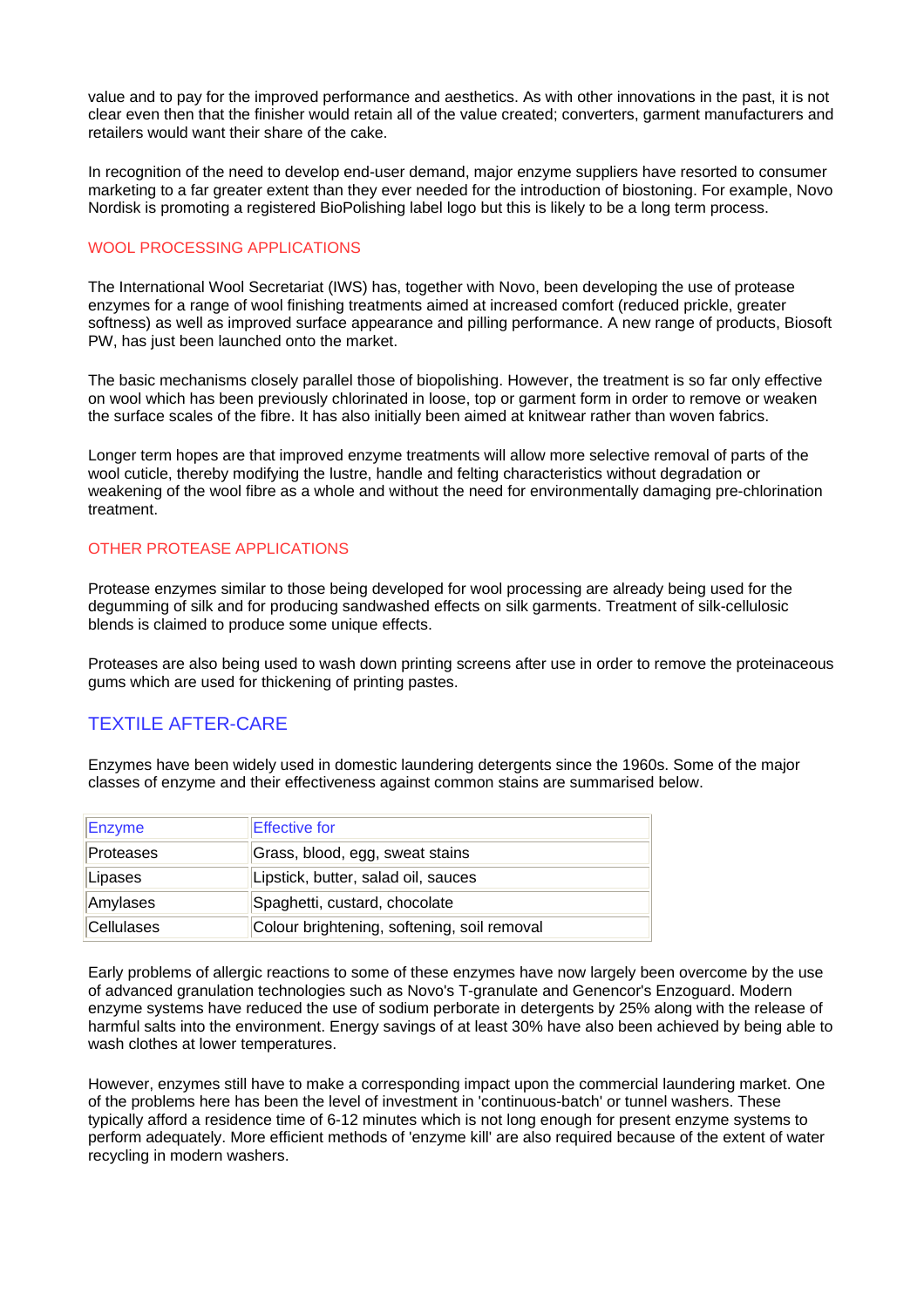Future developments in the field of textile after-care may include treatments to reverse wool shrinkage as well as alternatives to dry cleaning.

# CARING FOR THE ENVIRONMENT

Natural and enhanced microbial processes have been used for many years to treat waste materials and effluent streams from the textile industry. Conventional activated sludge and other systems are generally well able to meet BOD and related discharge limits on most cases. Occasionally, space limitations in older companies or other local factors can combine to require the development of more compact and effective biologcal and/or chemical flocculation systems but the technology is basically well understood.

However, the industry does face some specific problems which are both pressing and intractable. They include colour removal from dyestuff effluent and the handling of toxic wastes including PCPs, insecticides and heavy metals. Not only are these difficult to remove by conventional biological or chemical treatment but they are also prone to 'poison' the very systems used to treat them. The microbes employed need to be versatile and robust towards complex and often varying environments.

## COLOUR REMOVAL

Reactive dyes are particularly difficult to treat by conventional methods because they are not readily adsorbed onto the activated sludge biomass where they could be degraded. Zeneca Environet is currently pioneering one approach to this problem which involves direct microbial attack on the azo-linkage of organic dyestuffs, leading to their complete degradation in solution. Pilot units are already running in a couple of major UK dyehouses.

Alternative approaches being evaluated in the UK include the use of biologically active materials such as chitin to absorb colour. Researchers in some developing countries are experimenting with more readily available and cheaper local sources of biomass such as straw pulp and even residues from biogas reactors.

## METAL AND TOXIN REMOVAL

The potential for using selected fungi to absorb heavy metals from effluent streams has already been touched upon. Species such as the ligninase-producing white wood rot fungus have already been successfully applied in the paper and pulp industries for removing lignin-bound chlorine. They are also effective against biphenyls, aromatic hydrocarbons and chlorinated compounds such as PCPs and DDT. Other fungi have been used to remove highly toxic tannins from tannery effluents.

# TEXTILE SUPPORTS

A novel approach to promoting aerobic degradation in contaminated lagoons and preventing the development of malodorous and unpleasant anaerobic processes has been pioneered in Germany. Here a development based on a 3-D 'biomat' of knitted polyester monofilament has been patented by Hoechst as a support for the micro-organisms. The mat is stable and resistant to compression; its open supporting structure counteracts the build-up of anaerobic sludges on the bottom of the lagoon.

# NEW AND MODIFIED RAW MATERIALS

The final area that I want touch upon is the relevance to finishers of biotechnology developments in the area of new and modified raw materials. In particular, the application of genetic engineering to modify the growth characteristics and properties of virtually all the major natural fibres is proceeding at a considerable pace. Completely new fibres and other materials capable of being used in textile processes are emerging although development timescales here are expected to be somewhat longer.

Cotton Genetic engineering research upon the cotton plant is being aimed towards two main goals:

- improved insect, disease and herbicide resistance (short term)
- modification of fibre properties and performance (longer term).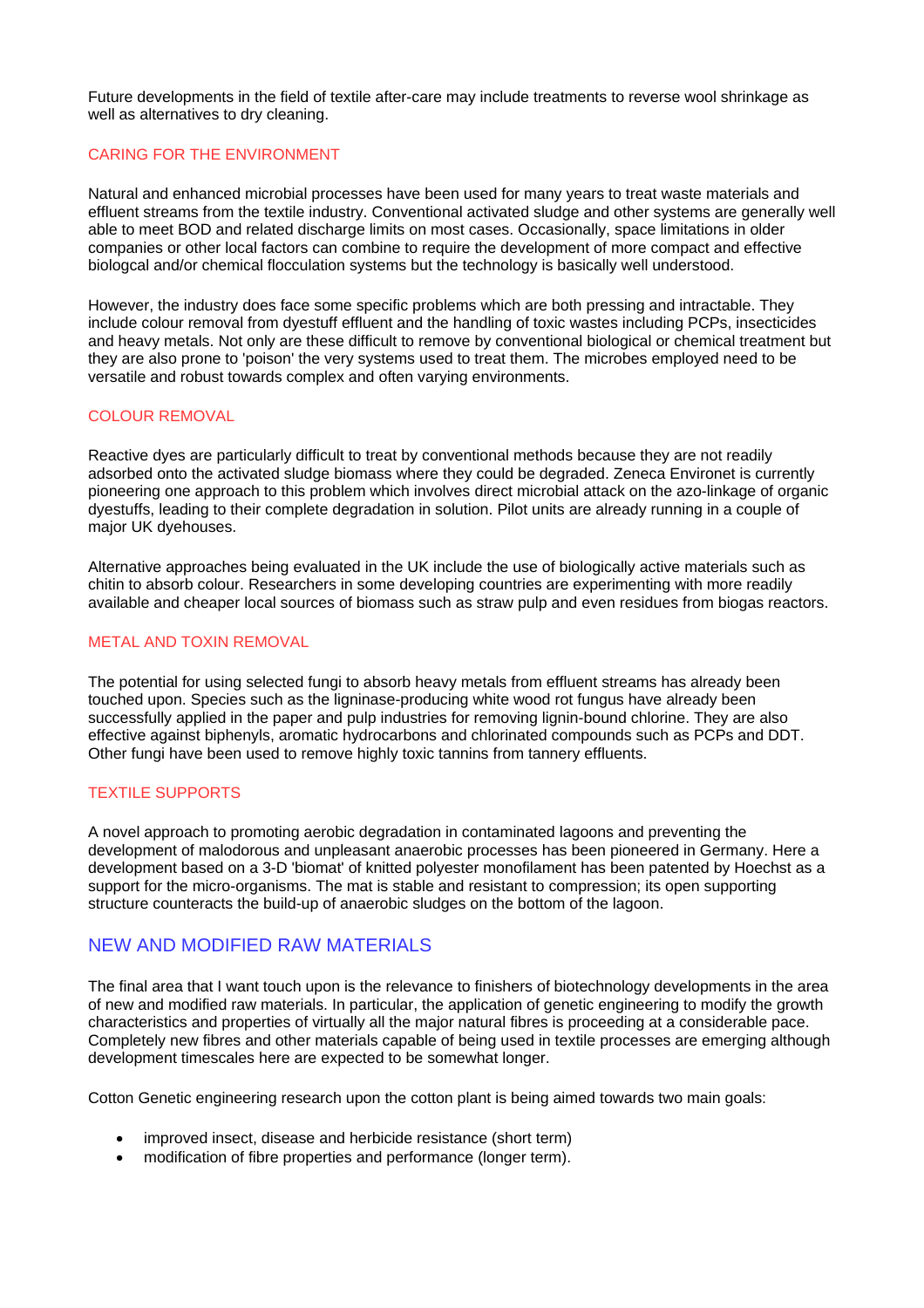The use of synthetic pesticides is becoming a major issue in the USA and elsewhere that cotton is grown; it is also an increasingly serious challenge to the 'green' image of cotton in consumer markets. Biopesticides based on a strain of soil bacteria known as Bt are already being used for control of caterpillar and beetle pests in a wide variety of fruits, vegetables and crops. More stable, longer lasting and more active Bts are now being developed for the suppression of loopers, bollworms, budworms and armyworms in cotton.

The next stage will be to introduce greater insect and herbicide resistance by direct genetic engineering of the cotton plant itself. One of the largest cottonseed suppliers in the USA, Calgene, expects to have a commercial variety available this year providing greater tolerance to the major herbicides used for weed control. Insect resistance is also being developed using a 'wound-inducible promoter' gene capable of delivering a large but highly localised dose of toxin within 30-40 seconds of an insect biting.

The immediate implications of these developments for finishers will obviously be to reduce greatly the levels of chemical contaminant washed off cotton yarns and fabrics during scouring and bleaching. The longer term implications of genetic research on cotton could be far more fundamental. Identification and manipulation of the genes responsible for fibre formation will allow modification of appearance, length, micronaire and strength. Other changes directly relevant to finishers could include absorbency, chemical reactivity with dyestuffs etc., shrinkage and crease resistance.

Practical results achieved so far include development of a cotton fibre with 50% greater strength than its 'parent'. Coloured cottons are also being developed, not only by conventional genetic selection but also by direct DNA engineering to produce, for example, deep blue cotton for denim production. The prospect is even being held out of encouraging natural polyesters such as polyhydroxybutyrate (PHB) to grow within the central hollow channel of the cotton fibre, thereby creating a 'natural' polyester-cotton.

A US biotechnology company, Agracetus, has already been awarded, somewhat controversially, a patent covering the entire cotton 'genome' (genetic structure) and is setting up a company called FibreOne to create, produce, market and license these speciality products.

# SHEEP, GOATS

A host of developments in sheep and goat genetics are being carried out with the aim of producing more efficient feeding methods, greater insect and pest resistance, softer and finer fibres and even a technique for biological wool harvesting. Injection of a special protein temporarily interrupts the growth of hair and after four to six weeks, a natural break appears at the base of the fibre. The fleece can then be peeled off the sheep, allowing an increase in daily shearing output from 120 to 300 fleeces per team. The technology is already proven; however some concern still exists over levels of abortions in ewes and further research is needed.

In the UK and Northern Europe, much effort is being focused upon producing finer wools from varieties of sheep that can survive and prosper in less hospitable climates as well as boosting the adaptability of exotic species such as cashmere, mohair and vicuna.

# FLAX, JUTE, ETC

Enhanced methods of processing flax fibres using enzymes have already been mentioned. In the UK, the Scottish Agricultural College has also been working on various aspects of flax genetic improvement using biotechnological means. Advances here could substantially improve the attractiveness of flax growing in Scotland and Ireland again and lead to a resurgence in the importance of indigenously produced linen textiles.

## SILKWORMS

Last but not least, research is being conducted in China and elsewhere to overcome the dependence of silkworms upon mulberry leaves, improve the strength and fineness of silk, increase viral resistance, and even produce coloured fibres.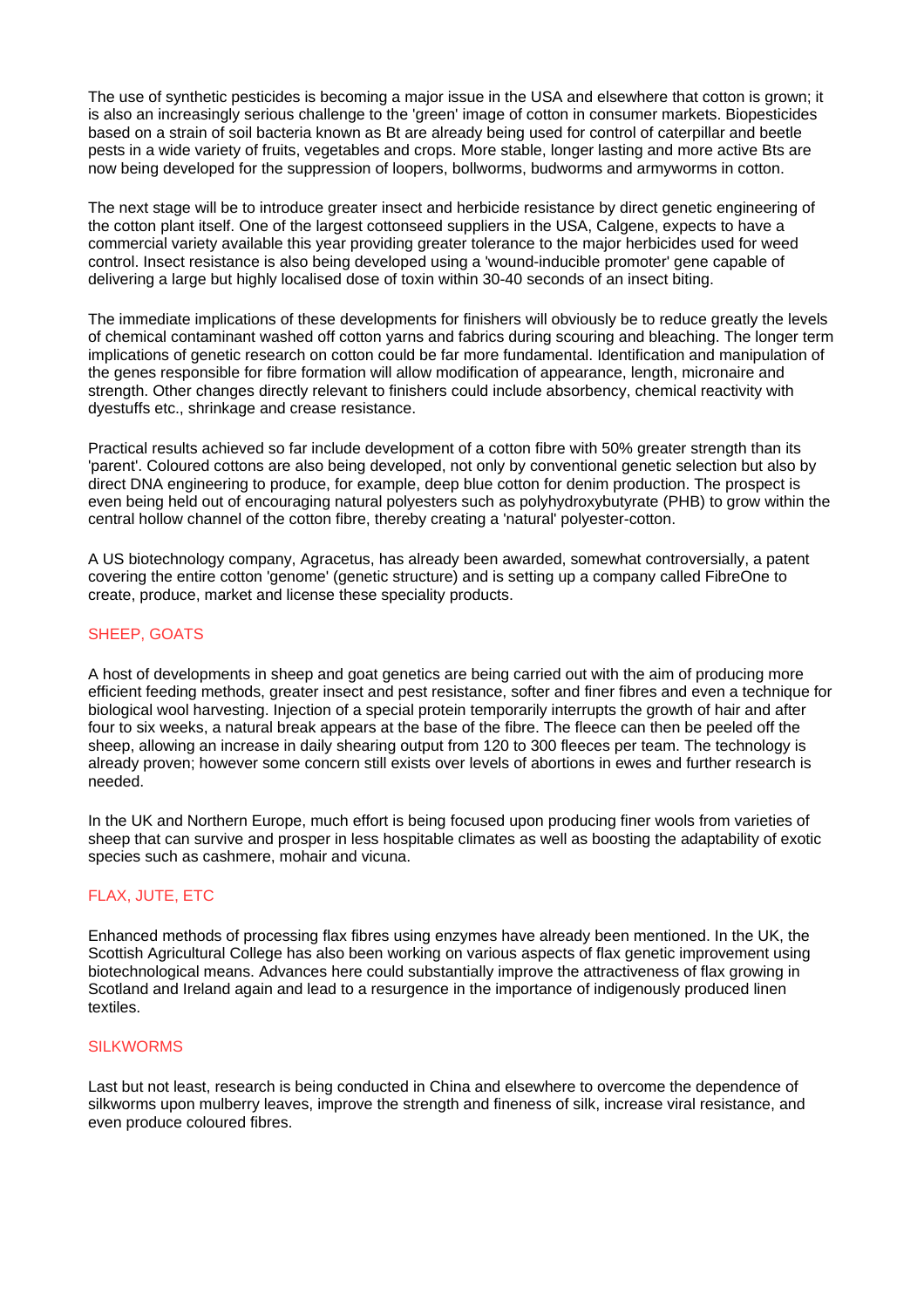# NEW FIBRE SOURCES

Several possibilities exist for producing entirely new fibre materials, so-called biopolymers, using biotechnological process routes. Zeneca has already produced a naturally occurring polyester, PHB, by bacterial fermentation of a sugar feedstock and commercialised it as Biopol. The polymer is stable under normal conditions but biodegrades completely in any microbially-active environment. Biopol is still regarded as being too expensive (at £5-10/kg) for many textile applications but has been evaluated for use in medical sutures as well as environmentally friendly fishing nets. Attempts are currently being made to clone the active genes that produce the polymer into a higher yielding natural crop such as oil seed rape.

Other biopolymers with textile potential include polylactates (being developed in Japan) and polycaprolactones, already being investigated in the USA for medical applications.

# BACTERIAL CELLULOSE

Japanese companies have already produced speciality papers and nonwovens based on bacterially grown cellulose fibres; these are extremely fine and resilient and are being used for e.g. manufacturing diaphragms for stereo headphones. Future applications may include specialised filters, odour absorbers and reinforcing blends with aramids. In the UK, BTTG has been looking at the wound healing properties of bacterial cellulose for several years.

#### FUNGAL HYPHASE

The metal and toxin absorbing properties of fungi have already been discussed. A further stage in this development is to utilise the long filament structures of certain fungi as textile fibres. Considerable limitations are likely to remain to the spinning or other textile processing of such fibres but applications are already being found as reinforcements for wet-laid nonwovens where they act as efficient binding agents in concentrations as low as 5% whilst improving filtration efficiencies considerably.

#### GENETICALLY MODIFIED MICRO-ORGANISMS

Attempts have been made to transfer certain advantageous textile properties into other micro-organisms where they can be more readily reproduced by bulk fermentation processes. For example, research has been undertaken, initially in the UK and later by the US Army, to transfer spider DNA into bacteria with the aim of manufacturing proteins with the strength and resilience of spider silk for use in bullet proof vests.

#### DYESTUFFS AND INTERMEDIATES

A final example which is worth mentioning as being particularly relevant to finishers concerns various attempts that have been made to synthesise bacterial forms of indigo as well as fungal pigments for use in the textile industry. BTTG has once again been active in this sphere and has shown that certain microfungi are capable of yielding up to 30% of their biomass as pigment. Potential non-textile applications include food industry colorants. However, leading dyestuff manufacturers are still sceptical about the long term viability of such routes and have been slow to support such research.

# **CONCLUSION**

This note of caution needs to be echoed across the whole spectrum of biotechnology developments. Although biological systems offer many attractive possibilities and new approaches to all sorts of problems and needs, considerable advances are still being made in 'conventional' technologies such as catalysis, chemical synthesis and physical fibre modification which need to be kept in perspective. There is also still great concern in society about the unbridled advance of biotechnology, especially with regard to the modification of natural species with possible unknown long term consequences.

With that caveat, the table below suggests possible time scales for the significant commercial implementation of some of the technologies discussed here. In compiling these, I was conscious of the very considerable amount of progress still to be made in many areas but also of how rapidly a new biotechnology (such as biostoning) can be developed and applied where a clear economic justification and market need exists.